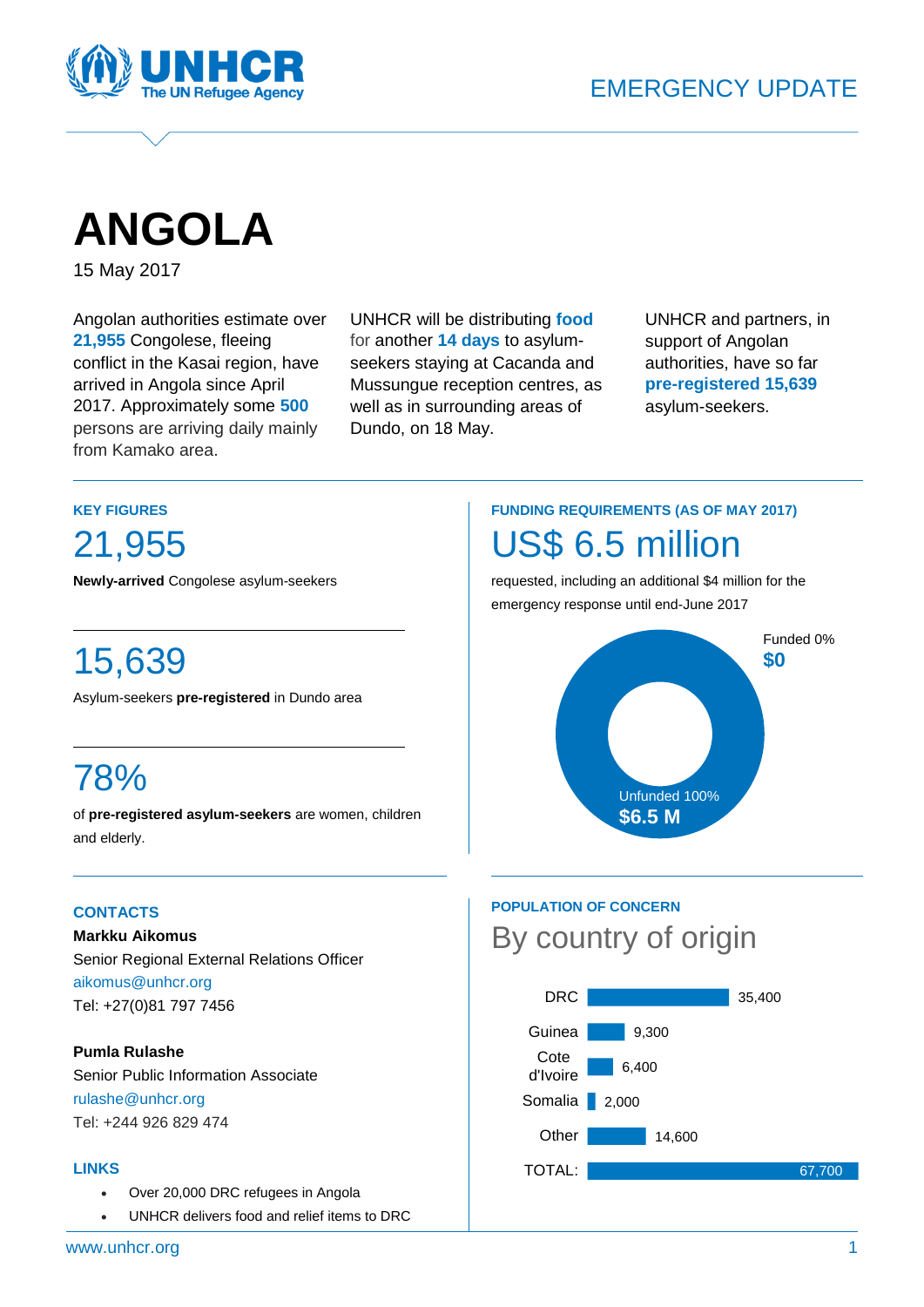

## Operational Context

UNHCR is scaling up its operation to receive 25,000 asylum-seekers from the Kasai region of the Democratic Republic of Congo (the DRC) in Northern Angola. So far over 21,955 people have fled the brutal and indiscriminate violence mainly from Kamako in Kamonia territory. UNHCR and its partners have been pre-registering some 500 daily arrivals. So far 15,639 persons have been pre-registered, 78 per cent are women, children and elderly in urgent need of live-saving humanitarian assistance. UNHCR has also identified 189 unaccompanied and separated children (UASC), 186 elderly persons at risk as well as 334 households headed by women for protection interventions.

The Angolan armed forces continue transporting hundreds of daily arrivals from the border area to Cacanda and Mussungue centres in Dundo for the pre-registration and to receive food, relief items and medical care. As temporary reception centres are already overcrowded, many have decided to stay in the surrounding communities. With UNHCR technical assistance, the Angolan authorities have identified a site in Lovua Municipality to relocate the asylum-seekers from temporary reception centres and surrounding areas. Preparations are underway to establish necessary services and facilities to accommodate the asylumseekers.



*Congolese women and children arrive at a border point in Chissanda, Lunda Norte, Angola after fleeing militia attacks in Kasai Province, the DRC. © UNHCR/Pumla Rulashe*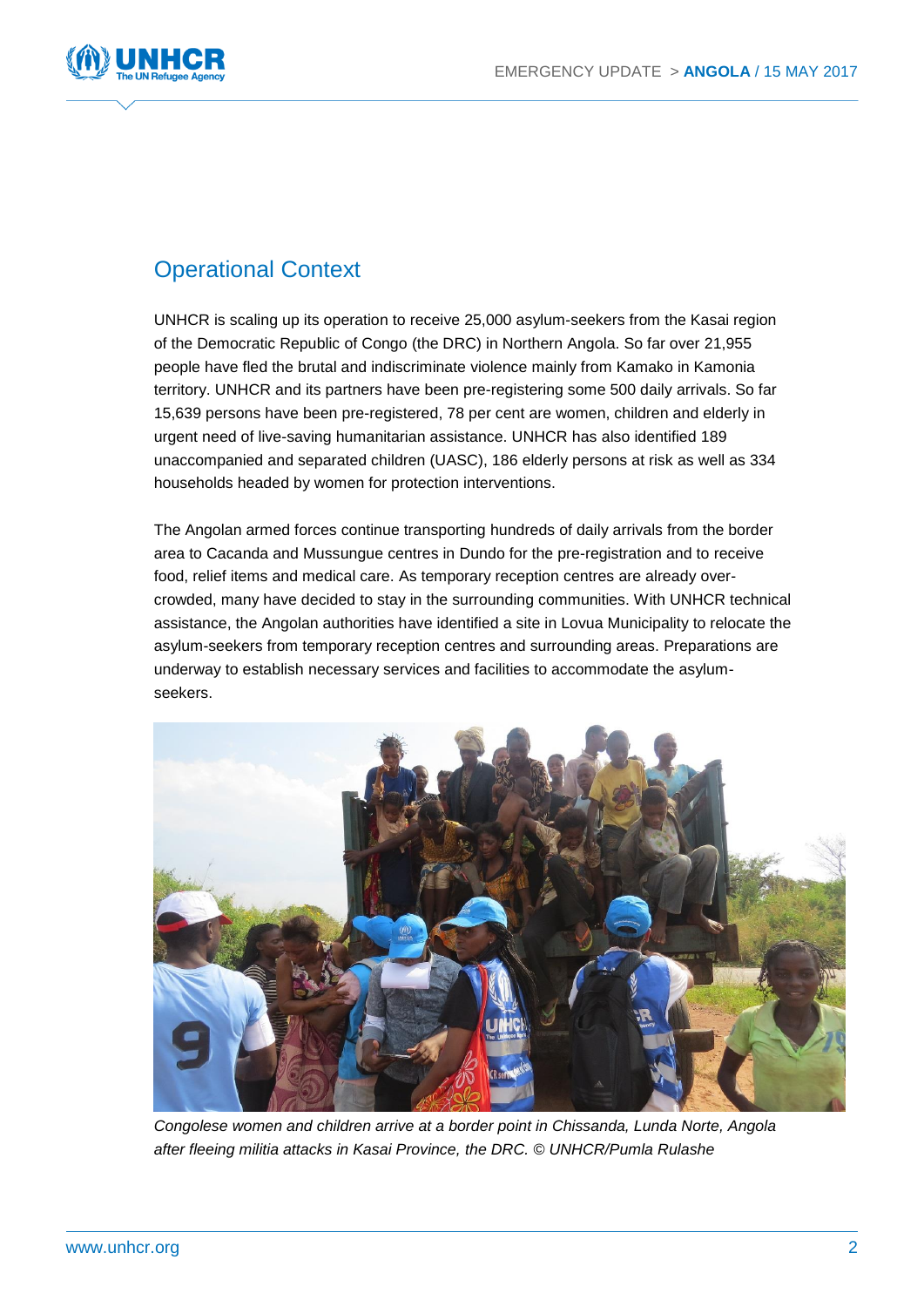



### **Angola Emergency**

Outflow of Congolese refugees from the Kasai region as of 16 May 2017



Printing date: 16 May 2017 Sources: UNHCR, UNCS, OCHA Author: UNHCR - HQ Geneva Feedback: mapping@unhcr.org Filename: cod ago k

## **Achievements**



UNHCR and partners continue to support the Angolan authorities in the pre-registration of daily arrivals. So far, 15,639 persons have been pre-registered by UNHCR and WFP mobile teams at Cacanda and Mussungue temporary reception centres, at the military airport in Dundo and at the border by. People are mainly fleeing from the Kamako area and are entering to Angola through multiple informal border entry points. Sixty-one asylum-seekers fleeing from Sengue area in Kamonia Territory were transported in military helicopters from Tende border point. UNHCR welcomes the support from the Angolan armed forced to transport the refugees to reception centres for pre-registration and assistance.

UNHCR is delivering water at the border for asylum-seekers who are arriving exhausted. The shortage of fuel continues to hamper the transportation of new arrivals from the border as well as the delivery of assistance. UNHCR is purchasing fuel as well as contracting local services to support the transportation of asylum-seekers by the armed forces. UNHCR, MINARS JRS and the Angolan Red Cross is promoting rapid protection assessment in the reception centres.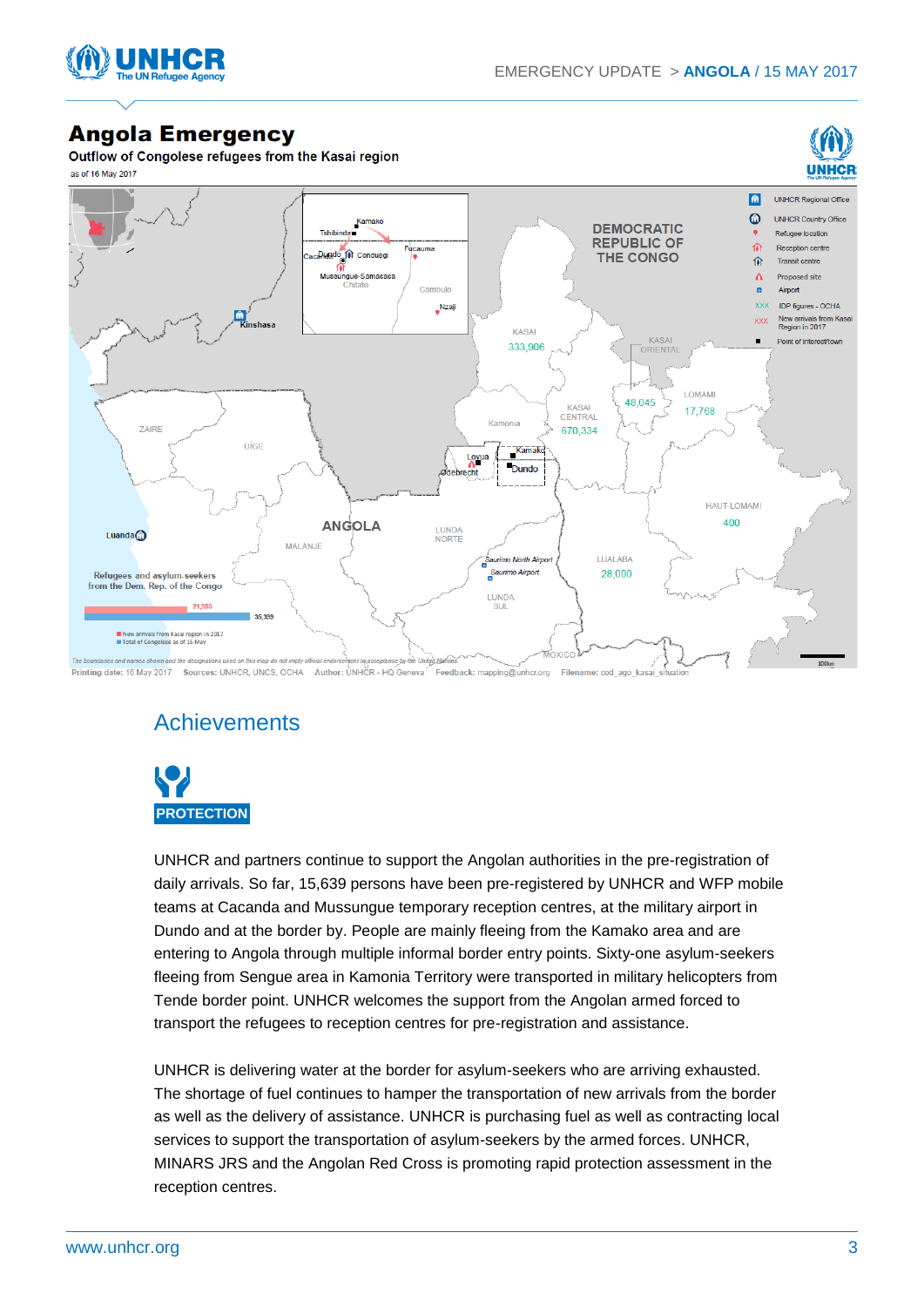

UNICEF is providing food and other assistance to unaccompanied children, in coordination with UNHCR and JRS. UNHCR and partners are also conducting focus groups discussion in Cacanda and Mussungue centres to identify the main protection risks and to develop community-based response mechanisms.



Health kits and supplies are being provided to the Provincial Health Department's mobile health teams in coordination with *Médecins Sans Frontières* (MSF) who has completed a rapid needs assessment in both the Cacanda and Mussungue centres pointing at malaria, acute diarrhea and respiratory tract infections as the main health concerns. A mobile health clinic with three nurses, one doctor and three health agents in charge of vaccination has been provided by the provincial authority. However, the Government supplies are running low and the health staff working in the centres is leaving a gap in the local hospital already providing assistance to over 70 asylum-seekers, many with serious wounds and burn injuries.

UNICEF is providing technical support with MSF to health authorities and 43 children have been screened for malnutrition. MSF is working with the Department of Health of the Province of Lunda Norte, having already established two health posts in the two centres which offer basic consultations and medicines.

MSF hired local specialists and so far more than 1,500 medical appointments have taken place in Cacanda and Mussungue. Among the various diseases, more cases of malaria and measles were reported in adults and children, and the main causes were: lack of access to safe water, lack of vaccination against measles and poor housing conditions. Other diagnosed cases are: breathing difficulties; Malnutrition that could lead to the death of children as has already happened.



UNHCR continues to provide food for new arrivals. The portions are adapted to UNHCR general distribution cycle which takes place currently every two weeks. The next general food distribution will take place on 18 May at Cacanda and Mussungue reception centres. UNHCR will provide locally procured maize flour, beans, oil and salt for new arrivals for 14 more days. UNHCR stands ready to continue the food distribution until WFP can provide assistance.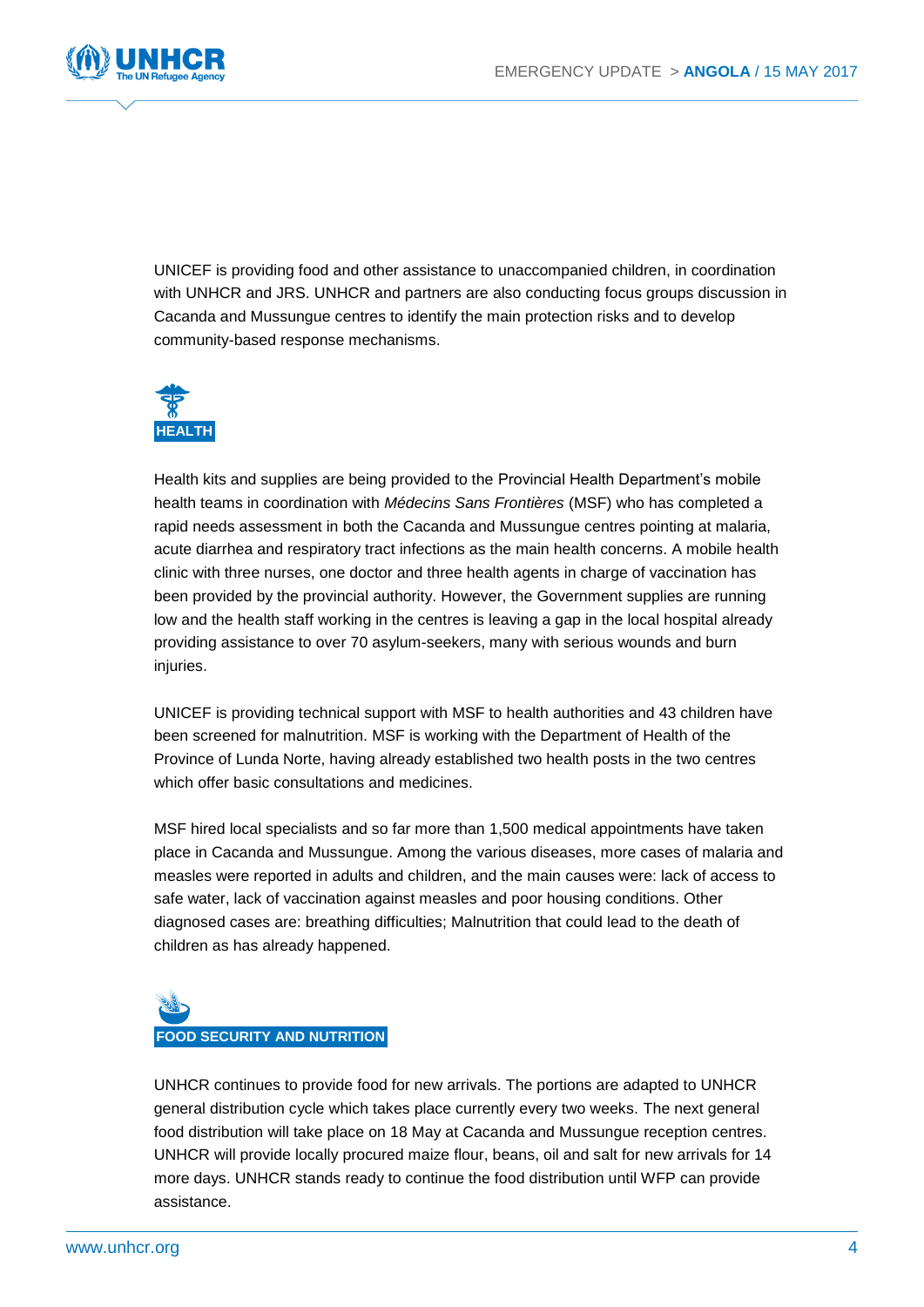



UNHCR finalised its distribution of core relief items in Cacanda and Mussungue reception centres and continues to provide assistance for new arrivals. UNHCR is also assessing other life-saving needs for further assistance. Partners are pitching tents in the surrounding area of Cacanda centre to provide shelter for persons with vulnerabilities and with specific needs.

As facilities in the reception centres are below international standards, UNHCR has developed a site plan for upgrading facilities in the Cacanda reception centre. MINARS and other humanitarian actors have endorsed this plan and emergency upgrades are underway.

Angolan authorities have identified a site in Lovua Municipality situated some 90 kilometres from the border to relocate asylum-seekers from Cacanda and Mussungue reception centres and surrounding areas as well as new arrivals from the different locations at the border. Due to the presence of old landmines, the local authorities will undertake a mine assessment on the site during this week. Once the site has been cleared, UNHCR and partners will be able to start establishing necessary structures and services to relocate asylum-seekers. Improved services will also benefit the local community.

# **WATER AND SANITATION**

Asylum-seekers are volunteering to build communal latrines, dig waste pits as well as cleaning Cacanda centre. Local Youth Scouts, organised by the Jesuit Refugee Service (JRS), are also joining to help to clean the centre. UNHCR is currently implementing water and sanitation activities in Cacanda centre while UNICEF is improving the sanitation conditions at Mussungue centre. Additional tankers have been contracted to provide water to both centres. UNICEF is also working on water quality testing, chlorination and delivery of treated water in Mussunge (5,000L) and Cacanda (15,000L) reception centres, as well as on the preparation of sanitary facilities in Mussunge and collection of solid waste in Cacanda.